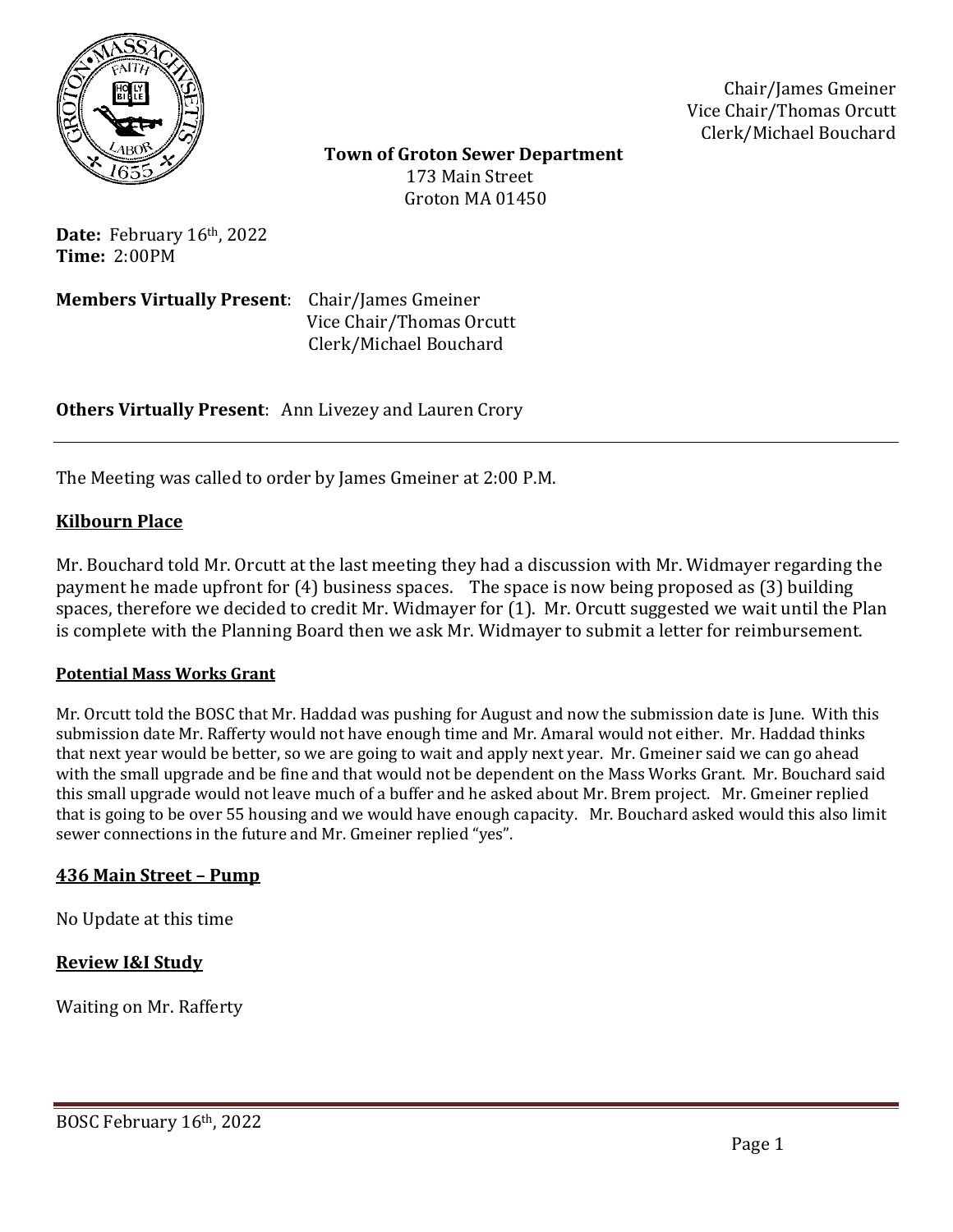# **Pepperell IMA**

Mr. Gmeiner said he spoke with Mr. Brinkman and it looks like with a flow over flow for the past five years we would not be paying more. Mr. Gmeiner asked that we run some reports on what we have paid Pepperell breaking out the operating charges and capital maintenance, he also asked that we break out the GDRHS.

Mr. Gmeiner said in reviewing the new IMA proposal it seems Groton will get better services and they will now cover inspections, which would eliminate Mr. Rafferty's costs. Mr. Gmeiner also asked that we review the Environmental Partner bills for five years.

## **Pepperell Procedure Questions**

Mr. Gmeiner said he would send an email with a response.

### **Review Nod Road Pump Station and Evaluation**

No update at this time

# **Groton Hill Music – Plan Review/Construction Discussion**

Mr. Gmeiner asked that we send out the invoices for the engineering costs that exceeded the amount of \$1,000.00.

### **227 Boston Road/Lindemer – Sewer Connection Update**

The project has started and we have not received any recent updates.

# **Discussion of Proposed Sewer Commission Web Site**

Mr. Bouchard said he will follow up with Mr. Chiasson

### **Sewer Abatement Policy**

The BOSC will review this at the next meeting

# **Center District Sewer Application – Vested Rights to Capacity**

The BOSC will review this at the next meeting

### **FY22 & FY23 Budget**

Ms. Crory told the BOSC that we went over budget for meters for FY22 by \$10K and the Pepperell Bills by \$15k so far, but we still have a few months left. Mr. Gmeiner said he is comfortable transferring \$60K for the Pepperell Bills and the \$10K for the meters. Ms. Crory said the rate income may also be short, she said she would run more accurate numbers and reports for the next meeting.